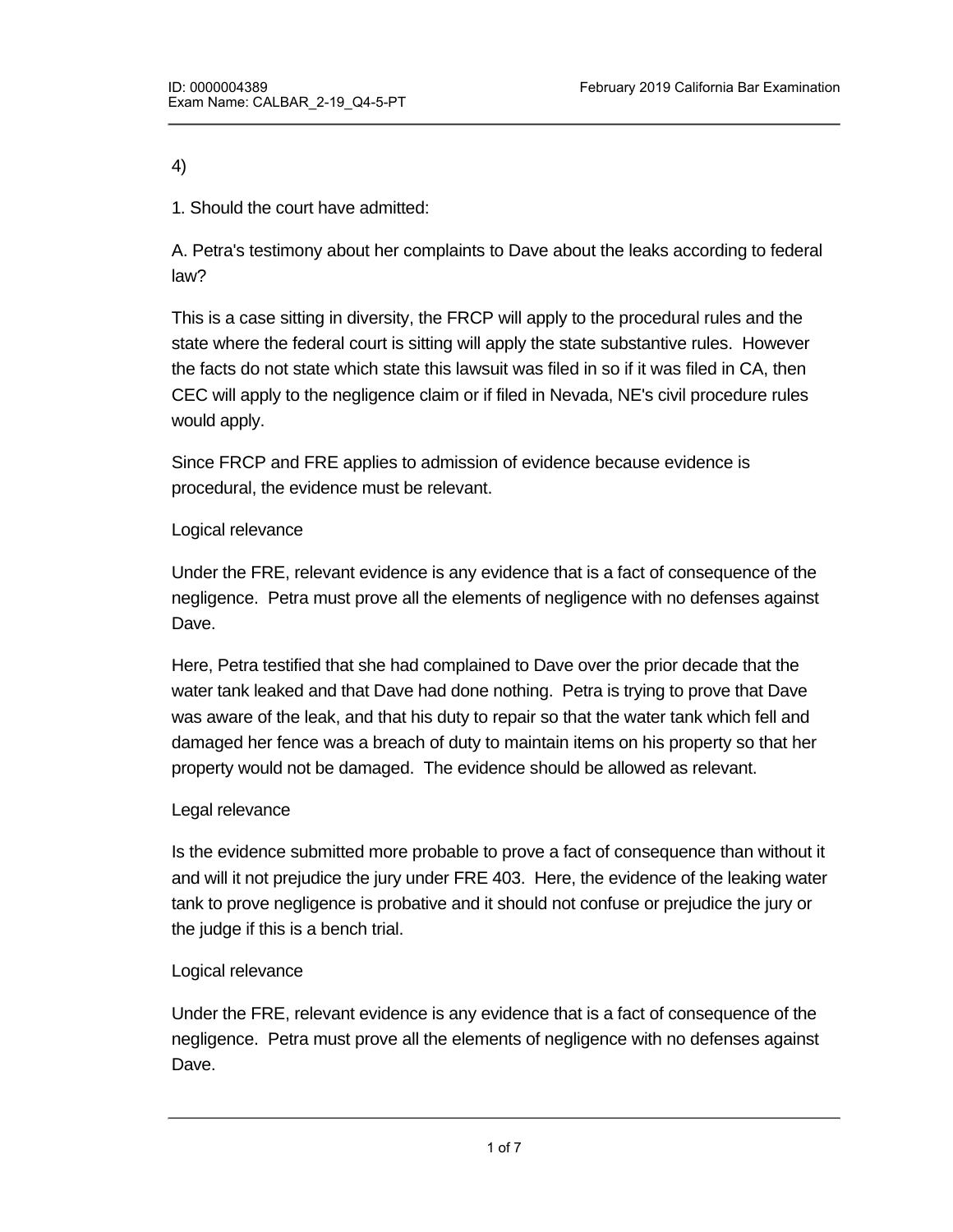Here, Petra also testified that she had received substantial damages to her retaining wall which was only a couple of years old. Petra is trying to prove damages, which are also necessary, since she has claimed \$100,000 in damages. In order to have a case in federal court, the case must meet the amount in controversy of over \$75,000. It is also to show her damages the injury suffered under the negligence.

Therefore, Petra's entire testimonial statement is relevant under the logical relevance.

## Legal relevance

Is the evidence submitted more probable to prove a fact of consequence than without it and will it not prejudice the jury under FRE 403. Here, the evidence of the damages is an element necessary to prove negligence so it is very probative and again, it should not confuse or prejudice the jury or the judge if this is a bench trial.

Therefore, the court should find all of Petra's statement relevant, to prove elements and also to establish the amount in controversy.

Competent to testify, foundation steps have been met.

In order to allow the evidence to come in, the FRE states that the witness must have knowledge, perceived through the senses. Eye witness testimony is allowed. The person must take an oath basically that the information submitted is the truth. A person who has an opinion can be based on knowledge and experience as a reasonable person to know that a leaky tank may fall.

Here, Petra does show knowledge as she saw the leaky tank, she has knowledge of the damage that resulted and as long as she can communicate to the jury her perceptions and the foundation has been laid to the evidence, the court will deem the evidence as admissible.

Therefore, as long as the foundation is laid and Petra relays the information to the jury for the jury to understand Petra's perceptions.

B. Should the court have admitted Walt's testimony regarding caulking the joints so that the water tank wouldn't leak?

## Logical and Legal Relevance

Defined above. Here, Petra is purporting to show the breach of a duty to maintain the tank in a reasonable manner and that Dave knew that the leaks caused the tank weakened by the leaks is the reason it fell over. The information is relevant but the legal

relevance may confuse the jury so the court will have to instruct the jury that it cannot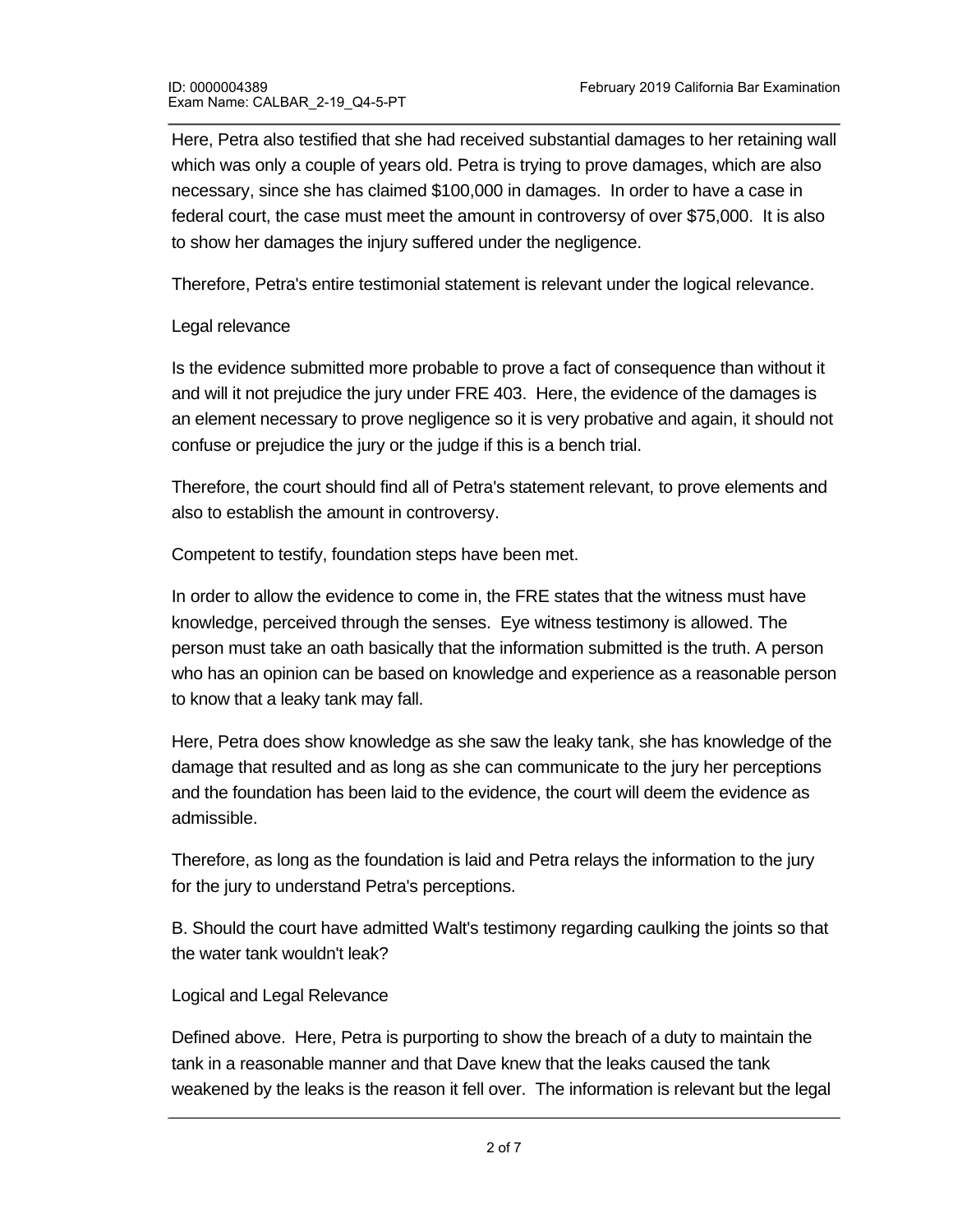relevance may confuse the jury so the court will have to instruct the jury that it cannot use this information to determine that Dave was negligent based on the remedial measure taken.

### Subsequent Remedial Measures

Normally, Subsequent Remedial Measures are kept out of court on public policy reasons to make sure people, businesses make necessary repairs so future harm is avoided and because if they allowed them in no one would make repairs that would be used in court against them in a negligence case.

Here, the court must weigh the probative value because the fact is that the repairs that prejudices the jury in believing that the tank was about to fall resulting in the negligence act may not be found with remedial measures.

### **Exceptions**

There are exceptions, to show ownership, or absence of mistake.

Ownership could apply because the water tank was on Dave's property, but the facts do not state that Dave has made an affirmative defense in his answer that he doesn't own the water tank.

Absence of mistake may be the better assertion by Petra if Dave objected to this evidence being submitted, as to show notice because she had complained to Dave several times over 10 years that the water tank leaked and he did nothing.

Therefore, the court did not err because the jury should not be confused by the remedial measure, it shows ownership and that Dave knew the leaks where in the tank, so absent of mistake will allow this evidence in.

If Competency to testify and foundation steps have been met.

## Defined above.

Here, Walt does show knowledge as he repaired the leaky tank, he has knowledge of the damage and can communicate to the jury his perceptions and the foundation has been laid to the evidence, the court will deem the evidence as admissible.

#### Hearsay

Hearsay is an out of court statement offered for the truth of the matter asserted. Hearsay is inadmissible unless it is exempt or falls under one of the hearsay exceptions.

Walt is attempting to testify that Dave instructed him to testify that Dave instructed him to caulk all the joints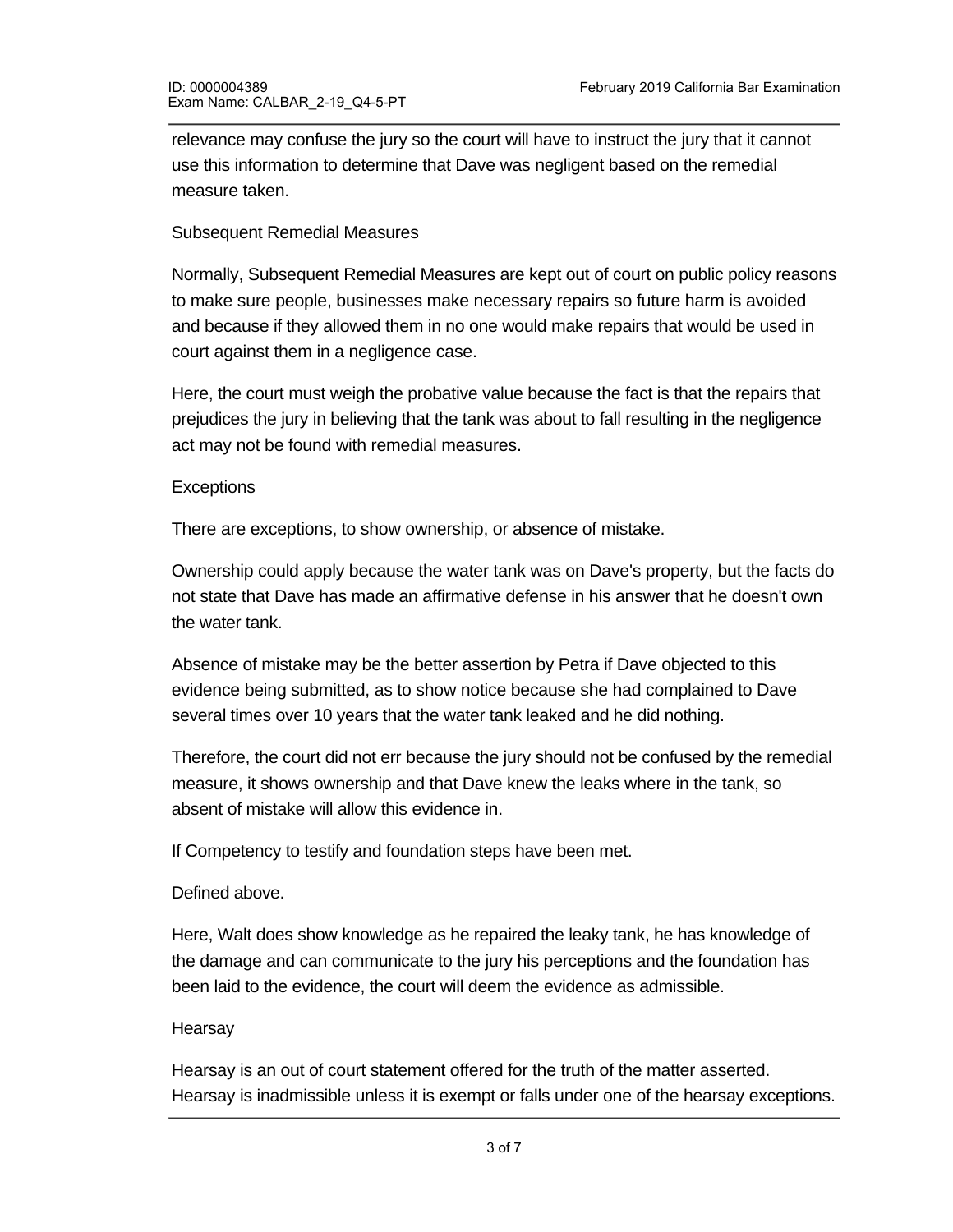Walt is attempting to testify that Dave instructed him to caulk all the joints so that it wouldn't leak. This statement was made out of court, is being offered to prove the tank leaked prior to Walt fixing it and Dave said it.

An admission by a party opponent is exempt under the FRE.

Here, Dave is a party opponent so this out of court statement to fix the leaks is considered nonhearsay and will be allowed in.

Therefore, if the foundation was laid and Walt relays the information to the jury for the jury to understand his perceptions and because the non hearsay exempts a party opponent admission, the court did not err in admitting the testimony by Walt.

C. Should the court have admitted Gwen's testimony?

i) That the retaining wall was old?

#### Relevant

the Wall age is relevant to the cost of fixing as an older wall is more likely to fall down. It will not confuse the jury, it should be allowed under both logical and legal relevance by the court.

#### Character evidence

A character trait to show the defendant has the propensity to be negligent is not allowed, but character evidence can be used for either the defendant or the plaintiff to impeach if they are not trustworthy.

#### Impeachment purposes

This testimony should also be allowed because, Petra previously stated that the wall was NEW. This evidence can be used to impeach her testimony to show that Petra should not be believed.

## **Opinion**

Opinion evidence of an expert is allowed,if it is based on the skills, knowledge and experience of the expert. Here, Gwen is said to be Petra's gardener. It doesn't say she is an expert, but she may have been Petra's gardener for years and may have knowledge about fences, repairs and costs if that is in her skill level.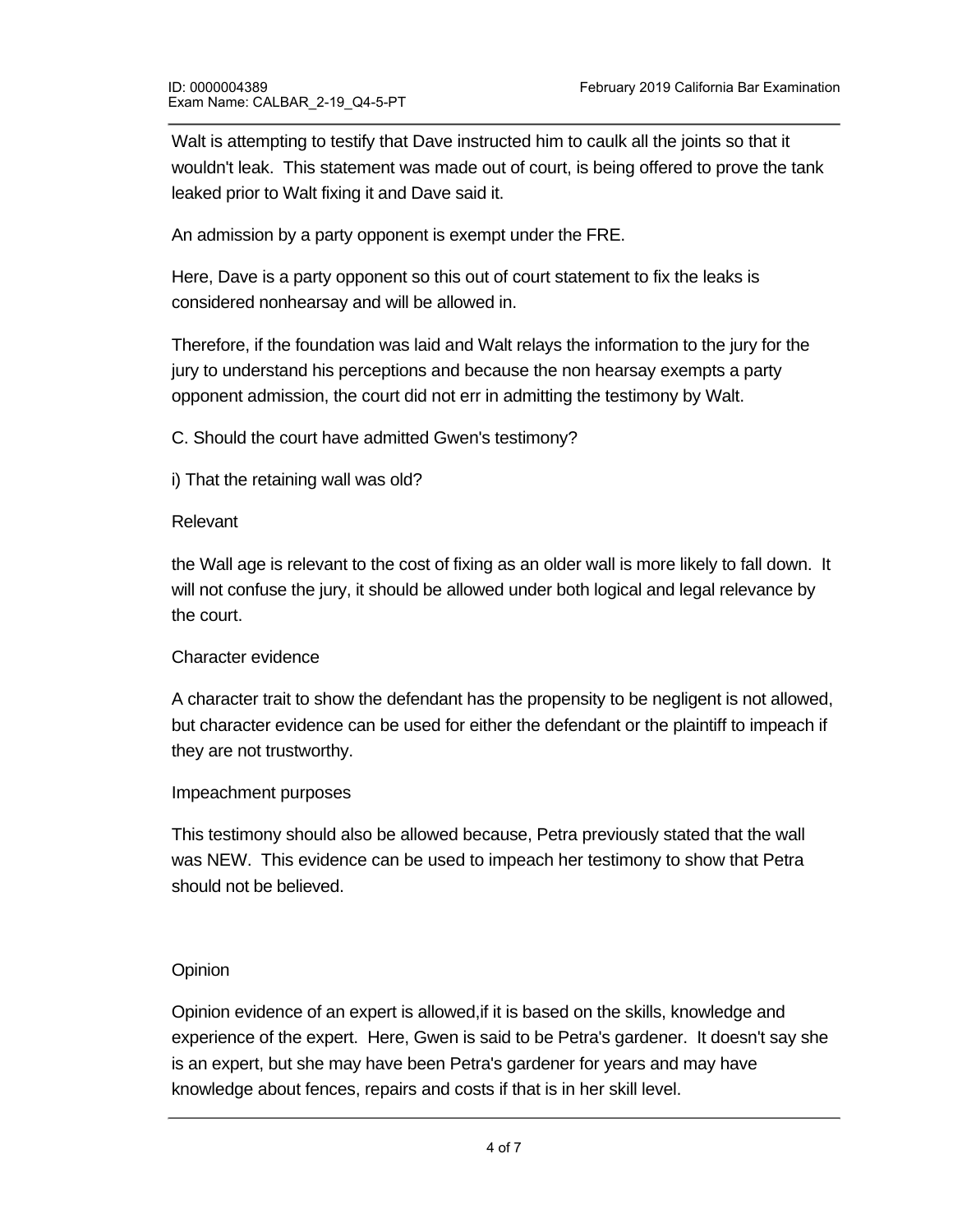Therefore, Petra should be allowed to testify if a proper foundation is laid and she is found to be competent to testify based on her skill set as a gardener.

ii) That the retaining wall had structural cracks that could cause it to fail and that it would cost \$100,000 to replace it.

## Relevant

To show the cost of the damages, and should not confuse the jury.

## **Opinion**

Expert opinion of this sort require the review of the elements in daubert to prove the evidence is based on the general knowledge of the scientific community at large but also requires Gwen testifying to how she came up with the conclusions. The court will look at her testing, if it can be validated by the testing methods she used, the rate of error and the test if it is peer reviewed, and generally accepted. Daubert is broader than CA CEC, Frye's test as it allowed for an expert to present the evidence even if the testing and procedures are newer as long as the results can be repeated. Also, the expert must be able to communicate the result just like any witness must meet the foundational and competency requirements. Here, it is not to hard for a gardener to research and determine what the cost of the wall should be with current scientific methods available. Samples of the actual cracks could also be researched to make conclusions of this nature if one has the expertise. And the testing may be something that would have to be considered for the court to allow this testimony.

It is unknown as to where Gwen received expertise in fences, but as long as she can show that the testing qualifies under the Daubert theories, her testimony will be helpful to the jury.

Therefore, if Gwen is an expert, this testimony should be allowed in.

D. Gwen's testimony about Petra's reply, "You're right, its at least 30 years old."

Relevant to the age of the wall and helpful to the jury.

Impeachment as stated above would apply.

To impeach Petra for truthfulness.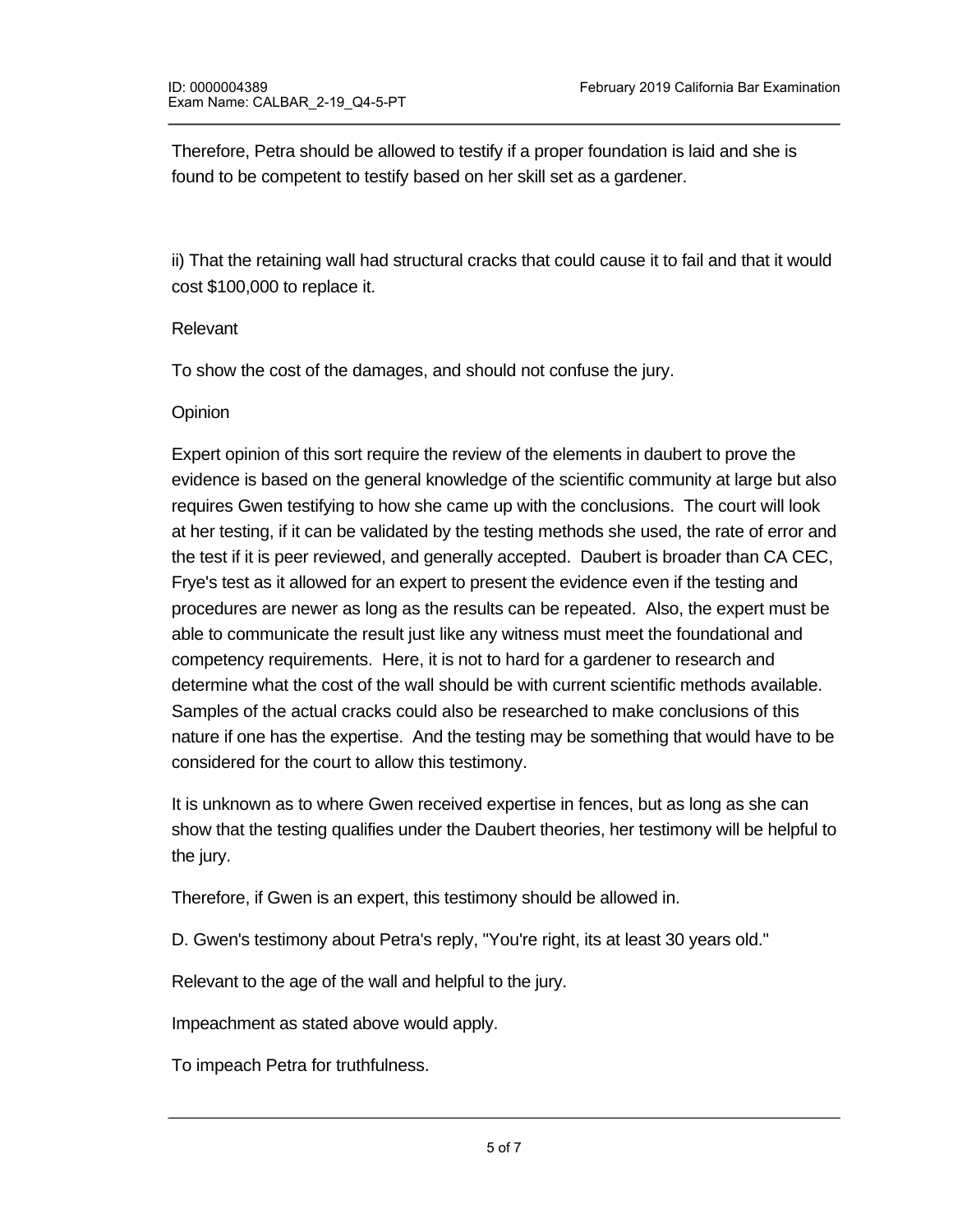Hearsay would apply, but as stated above, is exempt as non hearsay of a party opponent.

This testimony should be allowed.

2. Did the court properly deny Dave's motion to dismiss based on lack of subject matter jurisdiction?

For the federal court to hear a case the matter must either falls under the court's subject matter jurisdiction based on federal law or based on diversity. This case is for negligence and is not a federal question enumerated under the constitution. However, federal courts are also allowed to hear cases in diversity if diversity of citizenship and the amount in controversy is met.

Diversity in citizenship is met if the plaintiff and the defendant are citizens of differing states. Here, Dave is domiciled in California and Petra is domiciled in Nevada so citizenship diversity is met.

Amount in controversy is determined at the time of the filing and it must be \$75,000 or more. Here, Petra is claiming \$100,000 so the subject matter jurisdiction for the amount is met. The fact she only received \$20,000 does not destroy the amount in controversy that she filed in her complaint.

The court also has to have personal jurisdiction over the defendant. Here, the court has jurisdiction over Dave if Dave resides in the state where the claim was filed. If the claim was filed in California, the personal jurisdiction applies.

If the claim was filed in Nevada, Dave may be found to be hailed to the state if he has a presence in Nevada at anytime, or under the International Shoe doctrine, if the negligence action occurred in Nevada and Dave either has systematic contacts with the state or if Dave in any way purposefully availed to the protections of Nevada law. Here, it is unknown in the facts. But because Dave did not waive the personal jurisdiction if filed in Nevada, in his answer or a pre-answer motion, that defense was waived.

Therefore, the court should not dismiss the lack of subject matter jurisdiction because diversity of citizenship were met when Petra filed her claim and Dave did not object to pj in his answer.